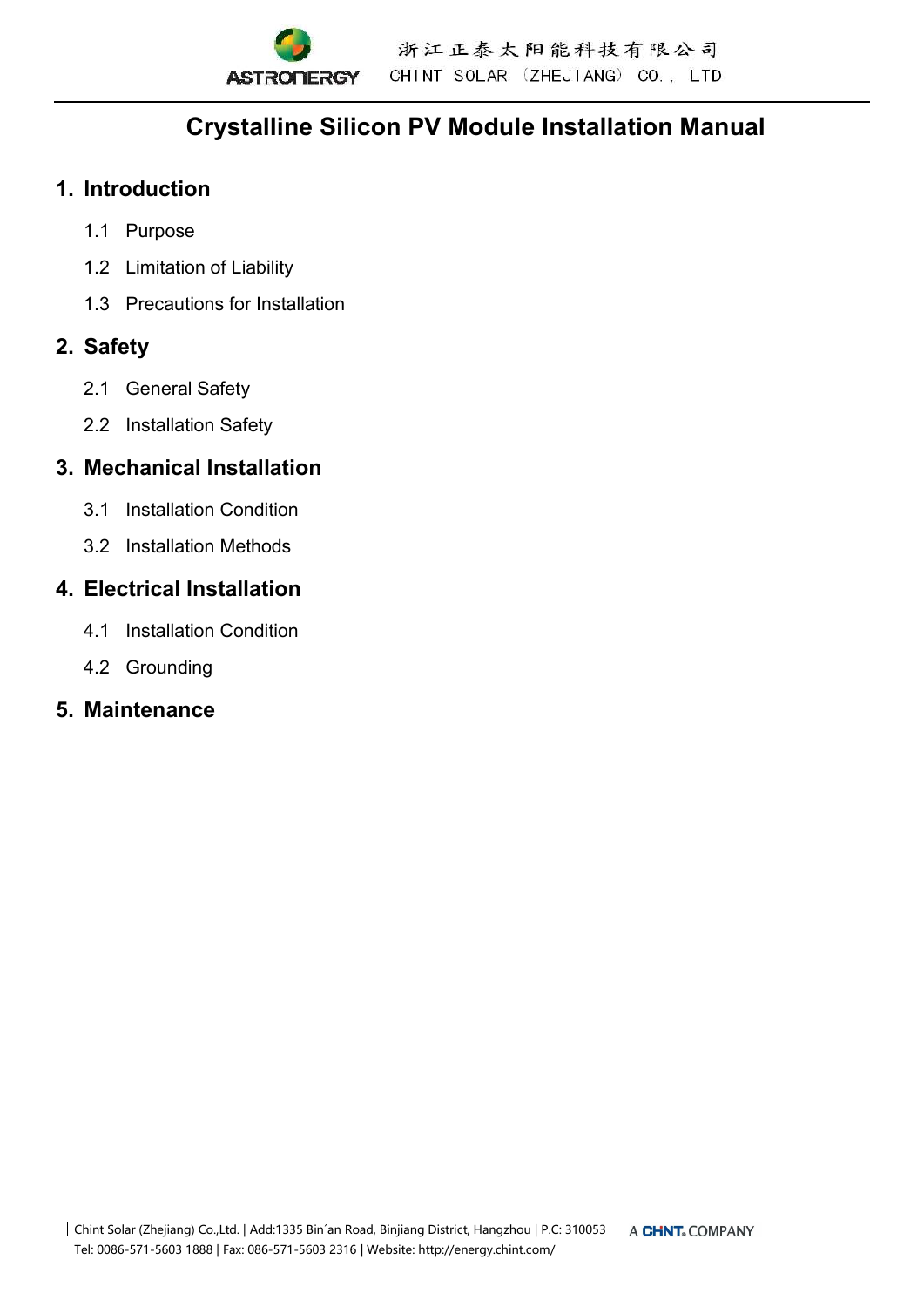

### 1. Introduction

### 1.1 Purpose

This document provides detailed instructions and valuable safety information regarding the installation, electrical connection, and maintenance of following Chint Solar Crystalline Photovoltaic modules:

| CHSM6610M        | <b>CHSM6610M (BL)</b> | CHSM6610M/HV | CHSM60M-HC |
|------------------|-----------------------|--------------|------------|
| CHSM60M(BL)-HC   | CHSM6610P             | CHSM6610P/HV | CHSM60P-HC |
| <b>CHSM6612M</b> | CHSM6612M/HV          | CHSM72M-HC   |            |
| CHSM6612P        | CHSM6612P/HV          | CHSM72P-HC   |            |

All the instructions should be read and understood before installation. The installers should be trained and conform to all safety precautions in this guide when installing the module. Keep this guide in a safe place for further reference.

### 1.2 Limitation of Liability

Because the use of this manual and the conditions or methods of installation, operation, use and maintenance of photovoltaic (PV) products are beyond Chint Solar's control, Chint Solar does not afford the responsibility and expressly disclaims liability for loss, damage, or expense arising out of or in any way connected with such installation, operation, use or maintenance. Chint Solar reserves the right to change the manual without prior notice.

### 1.3 Precautions of Installation

- 1.3.1 Module's unpack and transfer
- a) When the whole pallet of modules are delivered to the site and unloaded, make sure the safety of the modules especially if they need to be lifted for roof projects. Put them into a protective device and then lift it to the roof in case of bumping against the wall during the lifting process.
- b) Firstly, tear the stretch film, then move away the top cover after cutting off each module packing strip while unpacking. Two operators work as a group, grasp the module frame tightly in the same direction and take out the module one by one. It is a must that the operators remove the adhesive tape of the fixed module one by one, rive one piece and then take out one piece of module. We don't allow to tear off all the adhesive tape at one time in to prevent the whole package from toppling over or falling down. The whole process must be taken very gently. Don't collide with any hard objects or let any parts of the frame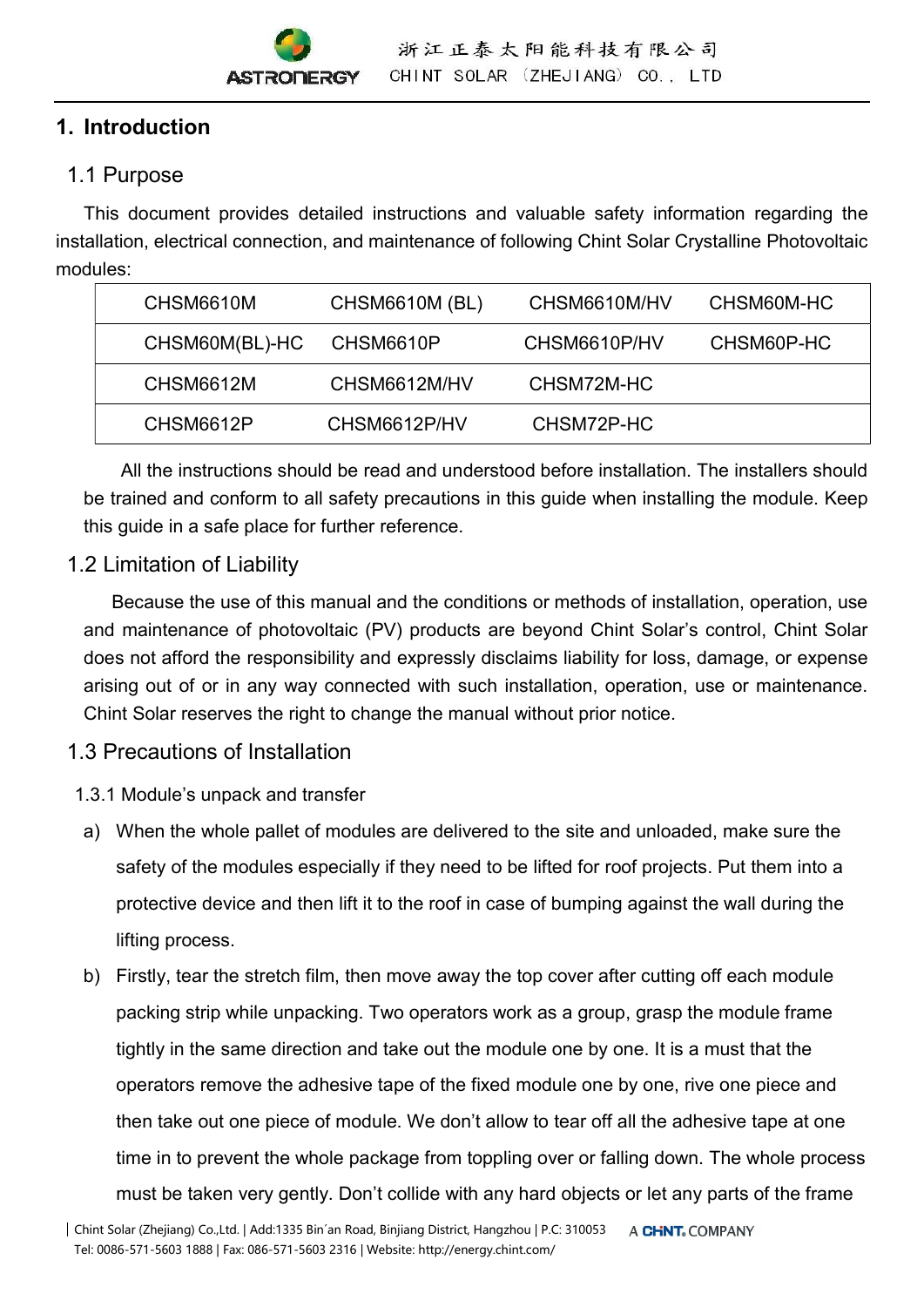

touch and drag on the ground.

- c) After unpacking the modules should be installed that day as far as possible. It's recommended to take the right amount of modules according to the progress of the project every day. Heavy rain and other inclement weather may have the potential to soak the packaging which can affect product reliability, such as storms, typhoons, hurricanes or other events in which they may be blown away. If the users need to store modules before installation, do not open the package, the goods should be stored in a room temperature, dark, dry and ventilated place.
- 1.3.2 Module's Stack
- a) When a module is taken out of the box, cardboard bedding below should be applied in order to avoid contact with cement surface / ground, hard metal or tile. Modules should be placed neatly and should not be dropped, slammed or scratched.
- b) When stacking modules, it needs to be stacked neatly in the horizontal plane, under the condition of the glass facing down and the back way piled up, while the cardboard bedding need to be underside the modules. If the modules will be installed on the rooftop, the number of each stack is suggested no more than 20. In case of the poor load-bearing capacity, it's recommended that the designer and/or installer check with the structural engineer or architect to determine the amount of load allowable for specific location. During the whole process, the installation tools and other objects must be prevented from contacting the module surface.
- c) If the modules are requested to be classified by current, the handling personnel are required to carry out of the level of the current and make a mark separately according to the power on the list. (e.g. 275W-L, identifies the modules of the packaging according to the power on the list, indicating a low current position; 275W-H, compared to high current position). Usually, the same series of modules in the same current position are required in accordance with the system design requirements.
- d) If the modules are color-coded and marked the corresponding logo on the carton due to the customer requirements, when modules are taken out and stacked, they should be labeled to avoid confusion. Usually the same row or the same square have the same color according to the system design requirements.
- e) Due to the complexity and difference of the construction site, these precautions may not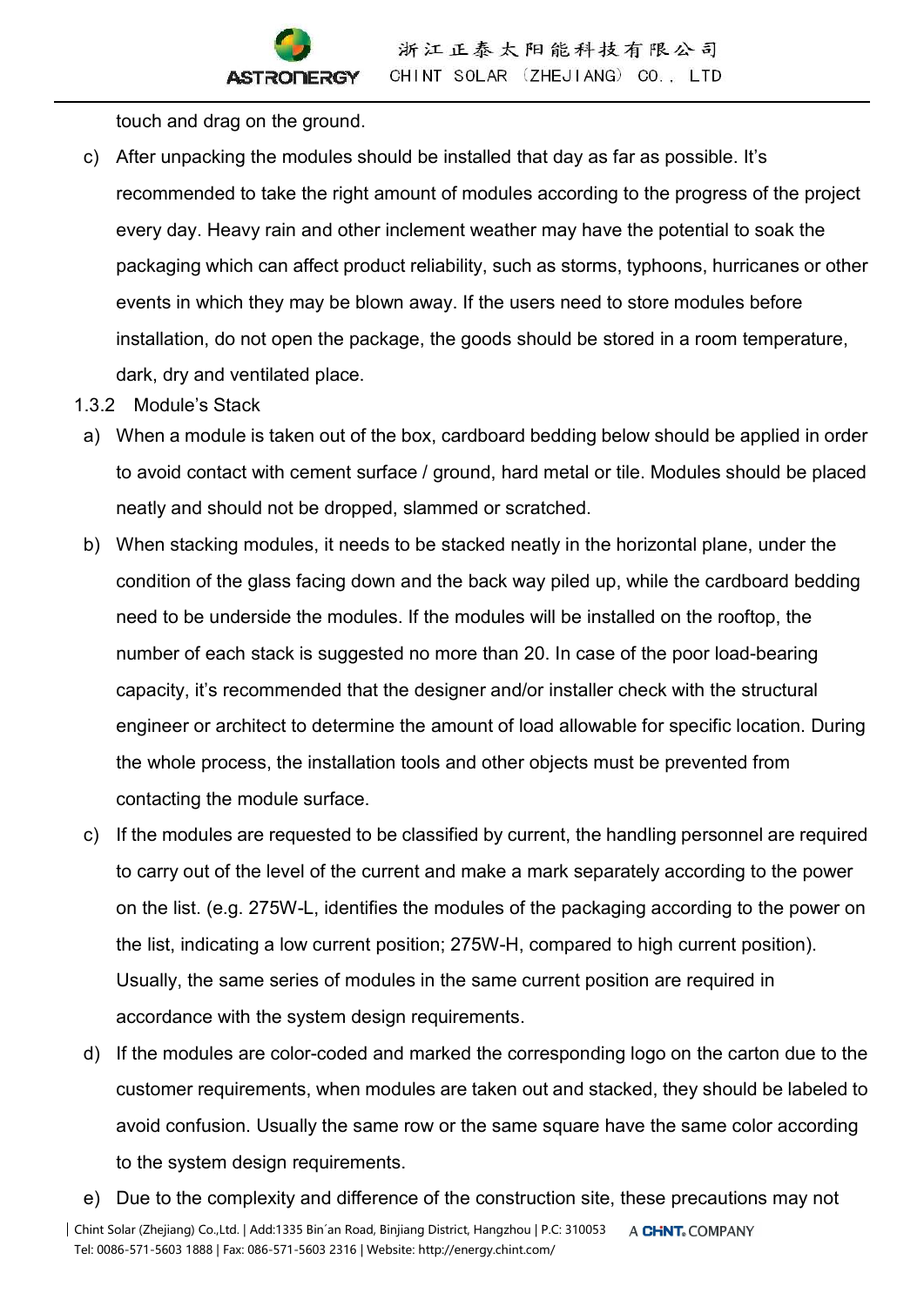

cover all items, please refer to the specific construction standards.

## 2. Safety

- 2.1 General Safety
- 2.1.1 Consult and follow local codes and other applicable laws concerning required permitting as well as installation & inspection requirements, rules, and regulations.
- 2.1.2 PV modules should be installed and maintained by qualified personnel.
- 2.1.3 Use the same performance modules within a given series.
- 2.1.4 Follow all safety precautions of all components used in the system.
- 2.1.5 Do not shade portions of the PV module surface from the sun for a long period of time. The shaded cell may become hot (hot spot phenomenon), which can result in solder joints peeling off.
- 2.1.6 Do not clean the glass surface with chemicals.
- 2.1.7 Do not drop the PV module or drop objects onto the PV module.
- 2.1.8 Do not concentrate sunlight on the modules or panels.
- 2.1.9 Do not attempt to disassemble the modules, and do not remove any attached components from the modules.
- 2.1.10 Do not scratch or hit at the back sheet, the glass, the terminal box. Do not pull the cables or touch them with bare hands.
- 2.1.11 Do not drill holes in the frame or scratch the anodized film of the frame.
- 2.1.12 Keep the PV module packed in the carton until installation.
- 2.1.13 Do not use modules near equipment or in places where flammable gases may be generated.
- 2.1.14 Do not use modules in an environment with aliphatic, aromatic, phenols, ketones, halogenated substance or mineral oil, which may corrode the junction box by chemical attack.

## 2.2 Installation Safety

- 2.2.1 Wear protective clothing such as head gear, insulating gloves, safety shoes as prescribed by local safey codes. Use insulated tools when installing the modules.
- 2.2.2 Do not install the modules in heavy rain, snow, or otherwise wet or windy conditions.
- 2.2.3 Completely cover the PV module surface with an opaque material during PV module installation and wiring to prevent accidental charge buildup.
- 2.2.4 Plug in connectors tightly when working on wiring.
- 2.2.5 Due to the risk of electrical shock, do not perform any work if the terminals of PV module are wet.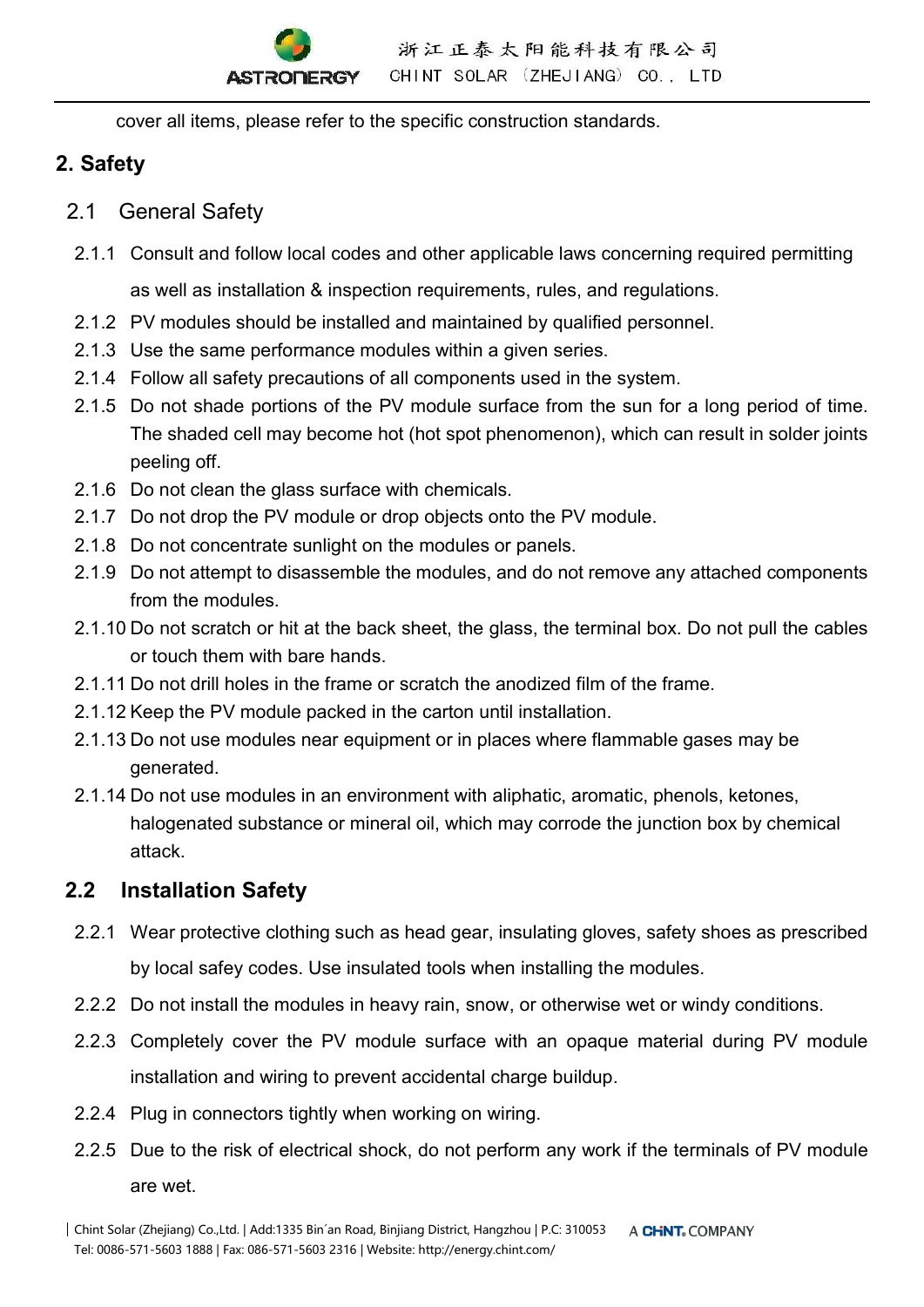

- 2.2.6 Do not touch the terminal box and the end of output cables (connectors) with bare hands.
- 2.2.7 Do not unplug the connector under load.
- 2.2.8 Do not work alone.
- 2.2.9 Wear a safety harness if working far above the ground.
- 2.2.10 Do not wear metallic jewelry, which can cause electric shock, while installing or troubleshooting the PV system.
- 2.2.11 Follow the safety regulations for any and all other system components, including wires, connectors, charging regulators, batteries, inverters, etc.
- 2.2.12 Do not expose wires to direct sunlight. Use UV-resistant cable.
- 2.2.13 Do not damage the surrounding PV modules or mounting structure when replacing a PV module.
- 2.2.14 Do not change any PV module components (diode, junction box, connectors, etc.).
- 2.2.15 The maximum reverse current is 20.25A for module with Isc≤9.61A and 27A for module with Isc > 9.61A. Application of the blocking diode and fuse in the combiner box are recommended for reverse current protection when more than two strings are connected in parallel.
- 2.2.16 A certain gap is maintained between the PV module and the mounting surface to prevent the mounting surface touching the junction box.
- 2.2.17 Standing on the solar PV module is forbidden and also prohibit installation tools or other objects hitting surface of the solar PV module.
- 2.2.18 The solar modules are recommended to be installed over a fireproof and insulating roof covering when installed on a roof.
- 2.2.19 PV cable connection cannot be too tight, it is recommended that the connector and the backsheet have a certain gap.
- 2.2.20 In sandy regions, in order to avoid getting sand into the connector, we suggest to short circuit module connectors before installation. If grains of sand get into the connectors it, may cause internal live parts wear and tear and affect electrical safety.

### 3 Mechanical Installation

- 3.1 Installation Conditions
- 3.1.1 Extreme environment temperature:-40℃ to +85℃
- 3.1.2 Operating temperature:-40℃ to +85℃
- 3.1.3 Mechanical load on panels (e.g., snow/wind): The max tested snow/wind load is 5400Pa/2400Pa, and the design load is 3600Pa/1600Pa with a safety factor 1.5 under standard mounting system. Please refer to the detailed mounting instructions as Chapter 3.2.
- 3.1.4 Tilt Angle selection: The installation should be facing north in the southern hemisphere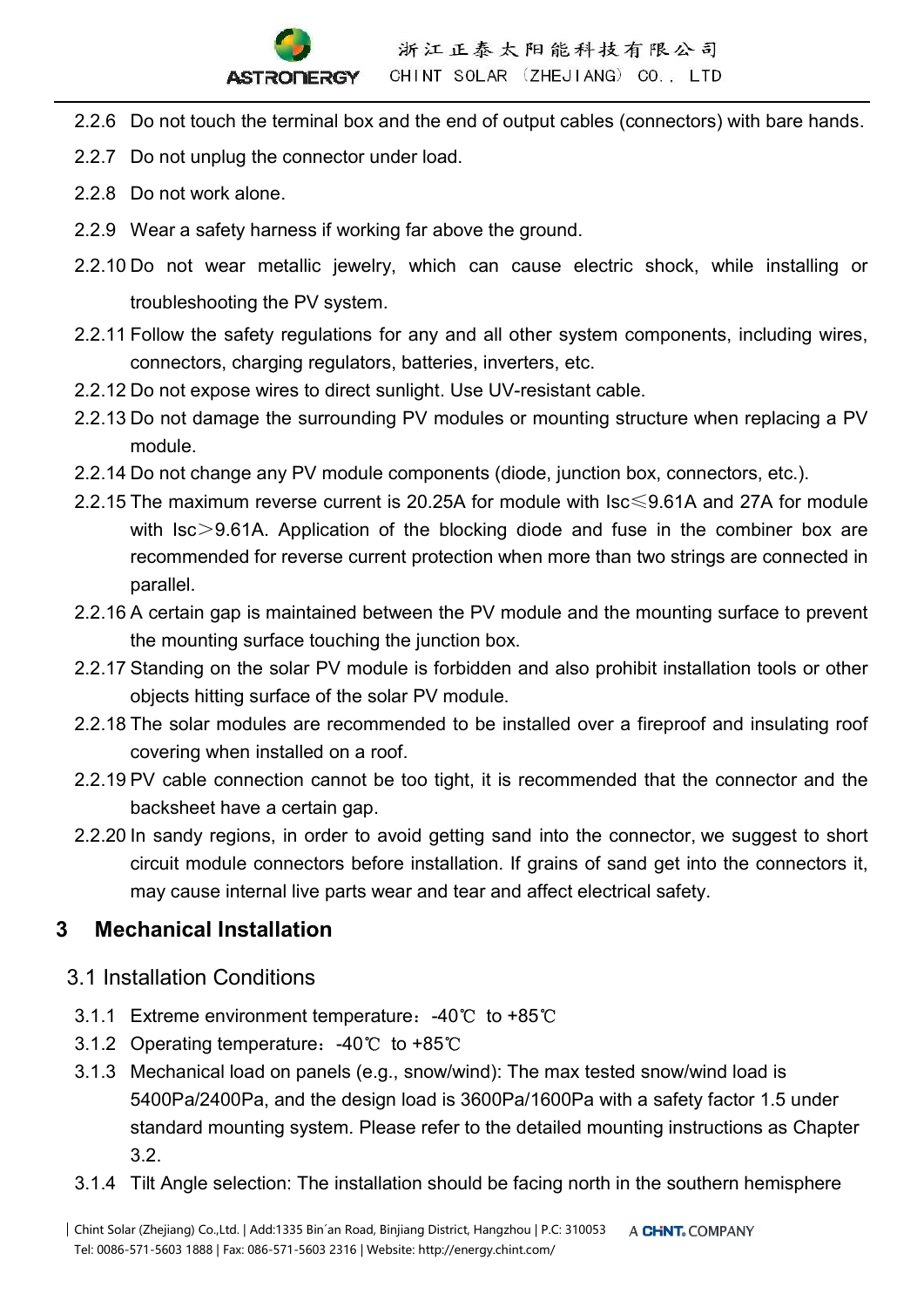

and facing south in the northern hemisphere.

- 3.1.5 To maintain the modules' Class C fire rating, the fire class of the roof and building materials should be higher than Class C.
- 3.1.6 To maintain the modules' fire performance type 1(for US market), it could be possible to achieve the Class A system fire rating, with a Class A class racking system.

### 3.2 Installation Methods

### 3.2.1 Bolting through the mounting holes

All modules (excluding the double glass module) must be securely fastened with at least 4 bolts ( Figure a and Figure b). For maximum security against strong winds or heavy snow falls, all of the mounting holes are recommended to be used.





Bolts are inserted as described in the process below (Sketch figure c).

- a) Place the module on the supporting bars underneath.
- b) Insert the four stainless-steel bolts (M6) through the holes (7x11.5mm) or stainless-steel bolts (M8) through the holes (9x14mm) in the frame according to the Figure a & Figure b. For maximum security against strong winds and heavy snow, all available mounting holes should be used.
- c) Secure each bolt to the frame with stainless-steel washers, one for each side of the mounting structure; and screw on either a stainless-steel spring washer or a toothed lock washer. Finally, secure with a stainless steel nut.
- d) The reference value of tightening torques should be within 9~12Nm & 17~23 Nm respectively for M6 & M8 bolts, depending on bolt class. For the bolt grade, the technical guideline from the fastener suppliers should be followed. For the torque value, recommendations from specific clamping hardware suppliers should prevail.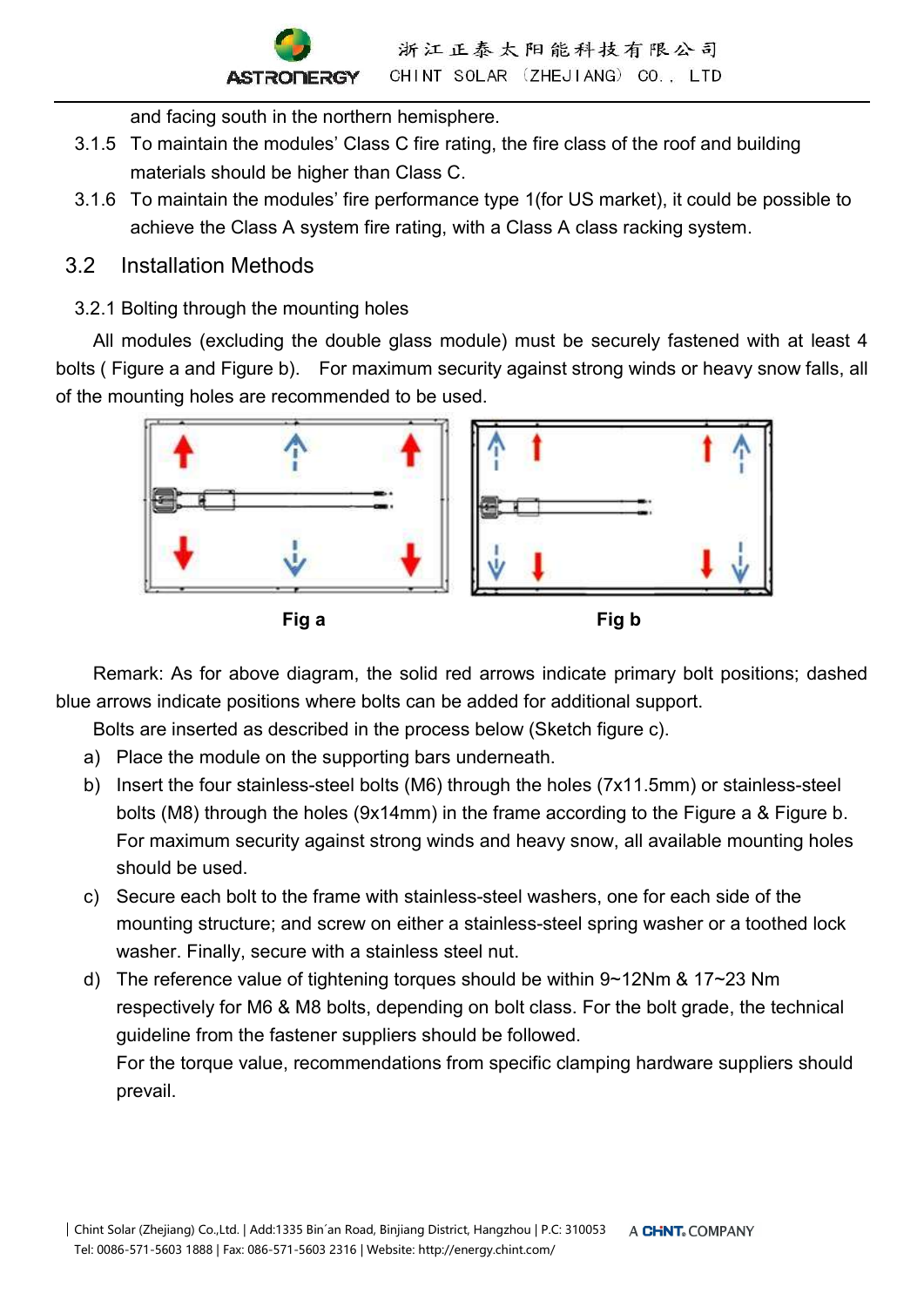

浙江正泰太阳能科技有限公司 CHINT SOLAR (ZHEJIANG) CO., LTD





## 3.2.2 Clamping on the frame surface

3.2.2.1 Single glass module

Modules can be laid either across the supporting bars (Figure d & f) or parallel to the edge of frame (Figure e & g) .





### Remark:

1) The length of supporting bars must be longer than the length of module frame, otherwise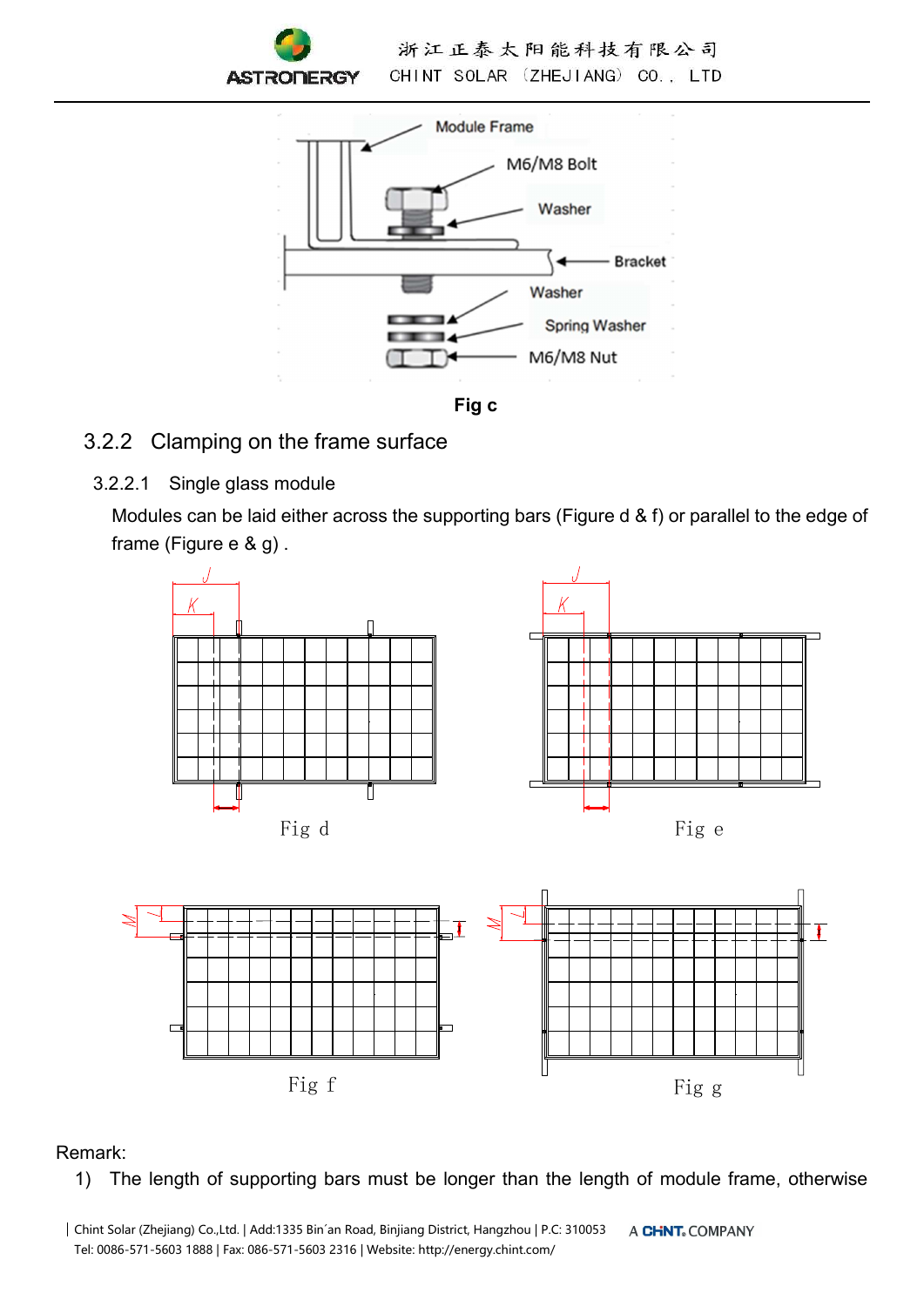

please confirm with our product team to get approval.

2) As for above figure d, the solid red rectangles indicate primary clamp installation positions and the center positions of long frames where clamps can be added for additional support.

3) Illustrations (figure d、e、f、g) of the four different methods for clamping modules on the frame with aluminum clamps. "
interesting the aluminum clamp's permissible clamping range. The recommended installation position shows as below table. Note: "---" means Fig f &Fig g methods will be not suitable for the module type.

| <b>Module Series</b>                                                  | <b>Dimension</b><br>$A^*B^*C$ | J   | K   | L  | M   | <b>Note</b> |
|-----------------------------------------------------------------------|-------------------------------|-----|-----|----|-----|-------------|
| CHSM6610M, CHSM6610M/HV,<br>CHSM6610P, CHSM6610P/HV,<br>CHSM6610M(BL) | 1648*990*35<br>1650*992*35    | 408 | 198 |    |     | 3.2mm glass |
|                                                                       | 1648*990*40<br>1650*992*40    | 408 | 198 |    |     | 3.2mm glass |
| CHSM60M-HC, CHSM60P-HC<br>CHSM60M(BL)-HC                              | 1666*992*35<br>1675*992*35    | 408 | 207 |    |     | 3.2mm glass |
|                                                                       | 1692*1002*35                  | 415 | 215 |    |     | 3.2mm glass |
| CHSM6612M, CHSM6612M/HV<br>CHSM6612P, CHSM6612P/HV                    | 1954*990*45<br>1960*992*45    | 489 | 299 | 50 | 200 | 3.2mm glass |
|                                                                       | 1954*990*40<br>1960*992*40    | 489 | 299 |    |     | 3.2mm glass |
|                                                                       | 1954*990*40<br>1960*992*40    | 489 | 299 |    |     | 4.0mm glass |
| CHSM72M-HC, CHSM72P-HC                                                | 1986*992*40<br>2018*1002*40   | 505 | 315 |    |     | 3.2mm glass |
|                                                                       | 2000*992*40                   | 510 | 315 |    |     | 3.2mm glass |

To fasten the module:

- a) Place the module on the two supporting bars (not provided). The bars should be made with stainless material and treated with an anti-corrosion process (e.g., anodic oxidation treatment) or aluminum profile. Each solar PV module needs at least four clamps to fix. Do not make the clamp contact the glass directly or make the aluminum frame deformation in the installation process, and avoid the shadow of solar PV components.
- b) The bar's top surface contacted with module frame should come with grooves compatible with an M8 bolt.
- c) If the bars do not come with grooves, holes of a suitable diameter may need to be drilled to allow bolts to be attached to the bars at the same locations as mentioned above.
- d) Secure each clamp by attaching plain washer, spring washer, and nut, in that order.
- e) Both of close-ups of Figure h, indicating the middle clamps and Figure i, indicating the side clamps for reference. Suggest the dimensions for middle clamps are:  $a \ge 40$  mm,  $b \ge 26$  mm,  $c = 8$  mm,  $d \ge 28$  mm, and  $\emptyset = 9$  mm. The torque for tightening the nut and bolts are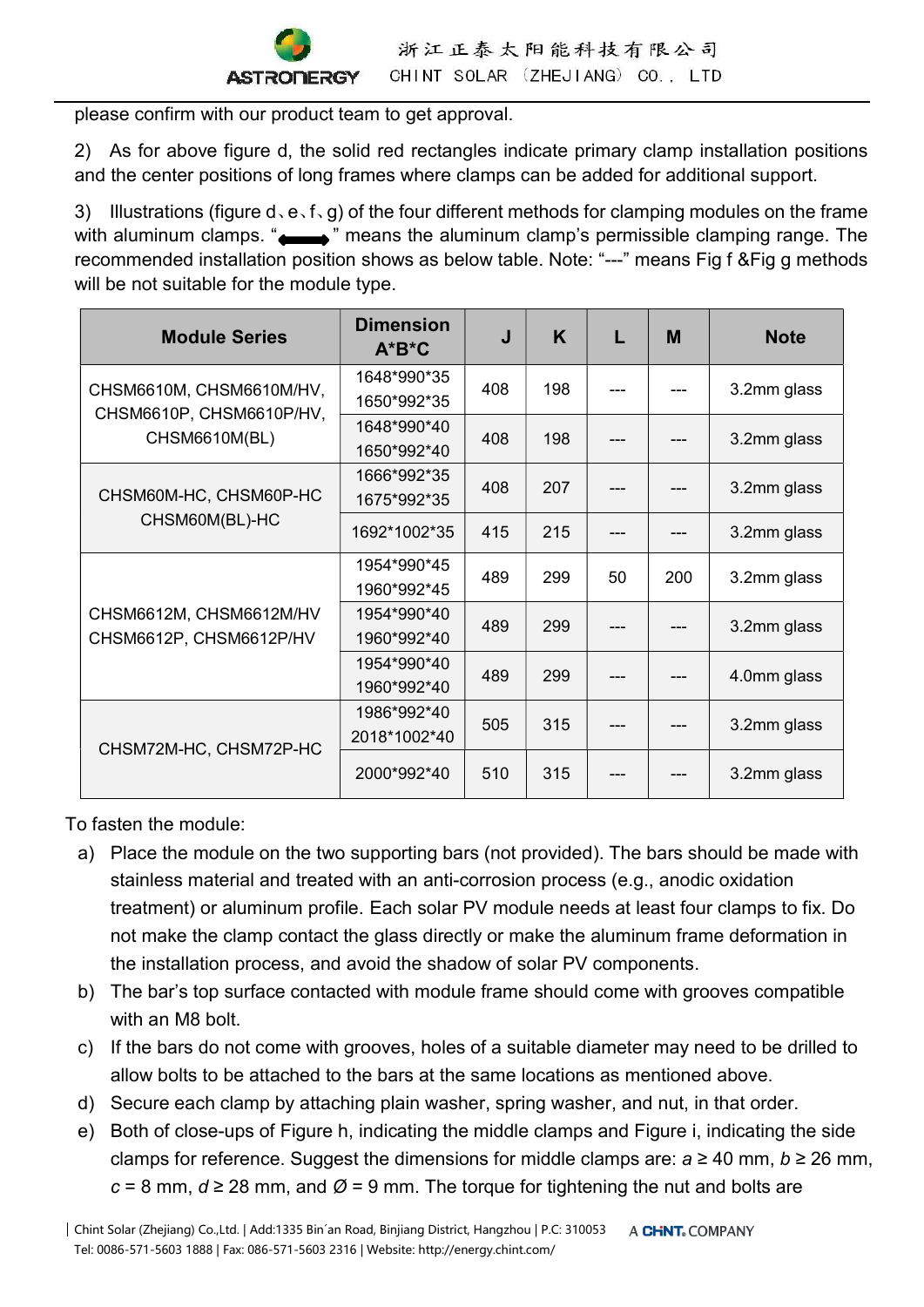

recommended 17~23Nm when the property class of bolts and screws is Class 8.8.



f) Especially for Figure e & Figure g mounting method, the modules may be mounted using clamps designed for solar modules refer to Figure j, the modules must be supported along the length of the edge, and should overlap the array rail by 10mm – 14mm



Figure j

g) Especially for Figure f & Figure g mounting method: the recommended mechanical load on panels is less than 2400Pa, and this method is only suitable for 45mm frame module series.



## 4 Electrical Installation

#### 4.1 Installation Condition

4.1.1 The electrical characteristics are within ±10% of the indicated values of Isc. Voc and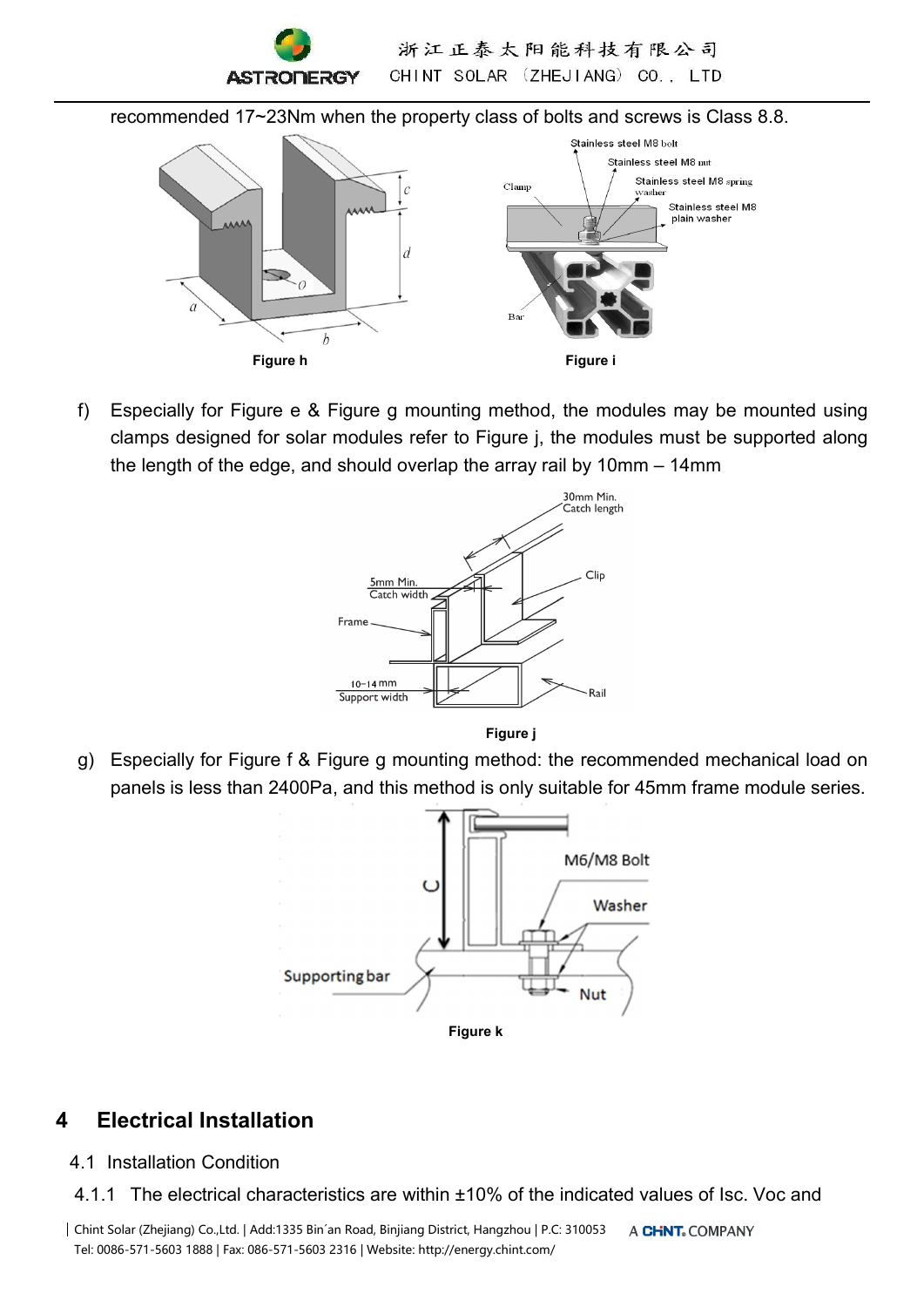

Pmpp under the standard test conditions (irradiance of 1000 W/m<sup>2</sup>, AM1.5 spectrum, cell temperature of 25℃.

- 4.1.2 The IEC & UL standard maximum system voltage for the regular module series is 1000V, the 1500V standard products are also available according to the requirements. The IEC & UL standard maximum system voltage for half-cell module series is 1500V (except for black modules).
- 4.1.3 Connect quantity of modules that match the voltage specifications of the inverters used in system. Modules must not be connected together to create a voltage higher than the permitted maximum system voltage under the lowest local temperature conditions.
- 4.1.4 Under normal conditions, a photovoltaic module is likely to experience conditions that produce more current and/or voltage than reported at standard test conditions. Accordingly, the value of I<sub>sc</sub> marked on this module should be multiplied by a factor of 1.25 when determining component conductor ampacities, fuse sizes, and size of controls connected to the PV output.
- 4.1.5 Refer to Section 690-8 of the National Electrical Code for an additional multiplying factor of 125%  $(80\%$  derating) which may be applicable.
- 4.1.6 Each module (or series-connected string of modules) shall be provided with the maximum series fuse, specified 15A for modules with Isc ≤9.61A & 20A for modules with Isc > 9.61A.
- 4.1.7 Use a special solar cable and plugs for installing the PV system and make sure that all connections are safe and tight. The cable should be 4  $mm<sup>2</sup>$  (12AWG), and able to withstand the maximum possible system open-circuit voltage.
- 4.1.8 Bypass diodes are included in module junction boxes to avoid decreased module performance in the event of shade. Please check the relevant product datasheet for the specific diodes of J-box.
- 4.1.9 Prohibit interconnection between different types of connectors.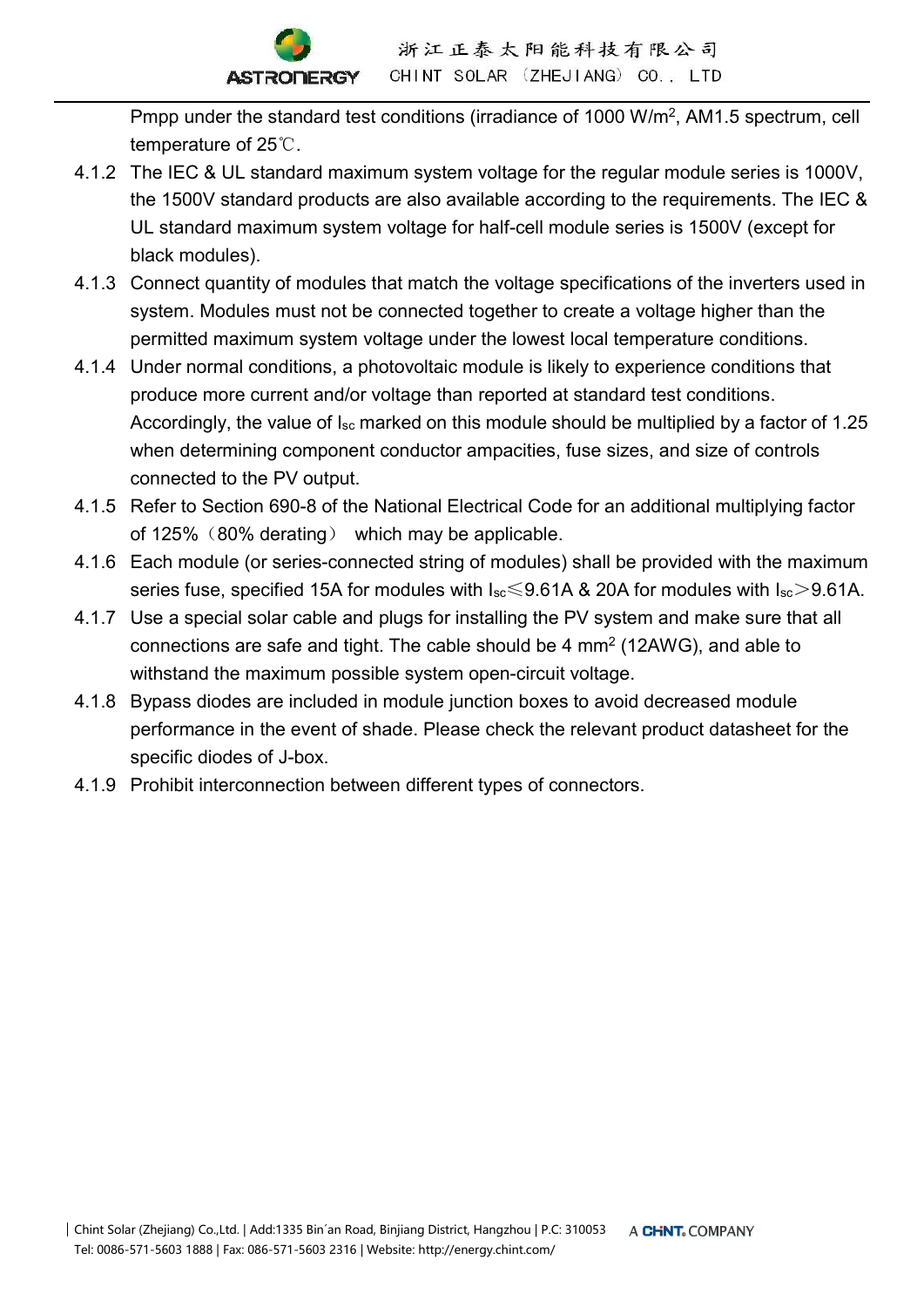

浙江正泰太阳能科技有限公司 CHINT SOLAR (ZHEJIANG) CO., LTD

### 4.2 Grounding



(n) Grounding the aluminum frame with copper wire

- 4.2.1 The grounding requirements must be checked in accordance with the applicable regulations and standards before work is started.
- 4.2.2 Use the marked 5.5 mm grounding holes to ground the anodized frame. Use one M5 nut, two M5 cut washers, one M5 plain washer, one M5 spring washer, and one M5 bolt and the copper wire. All nuts, bolts, and washers are type M5 and should be made of stainless steel (Fig. (n) ).
- 4.2.3 Put the bolt through the cup washer and wrap the copper wire around the bolt. (Note that the copper wire cannot be attached directly to the aluminum.)
- 4.2.4 Put the bolt through the cut washer and then through the hole in the aluminum frame.
- 4.2.5 Add the spring washer and nut on the other side of the bolt and tighten to secure all parts. The tightening torque should be 210±20 N•cm.
- 4.2.6 Approve the use of UL-467 certified bonding and grounding devices, including Burndy (formerly Wiley Electronics) Washer Electrical Equipment Bonding (WEEB) and similar devices, such as barbed washers, that meet the requirements of UL-467 as suitable for electrical bonding and grounding PV modules to PV mounting systems.
- 4.2.7 Other grounding methods may be allowable when tested with the racking system per UL 2703 requirements.

## 5 Maintenance

5.1 Regularly carry out a visual inspection for dirt, dust, bird dropping, leaves, and other detritus covering the modules.